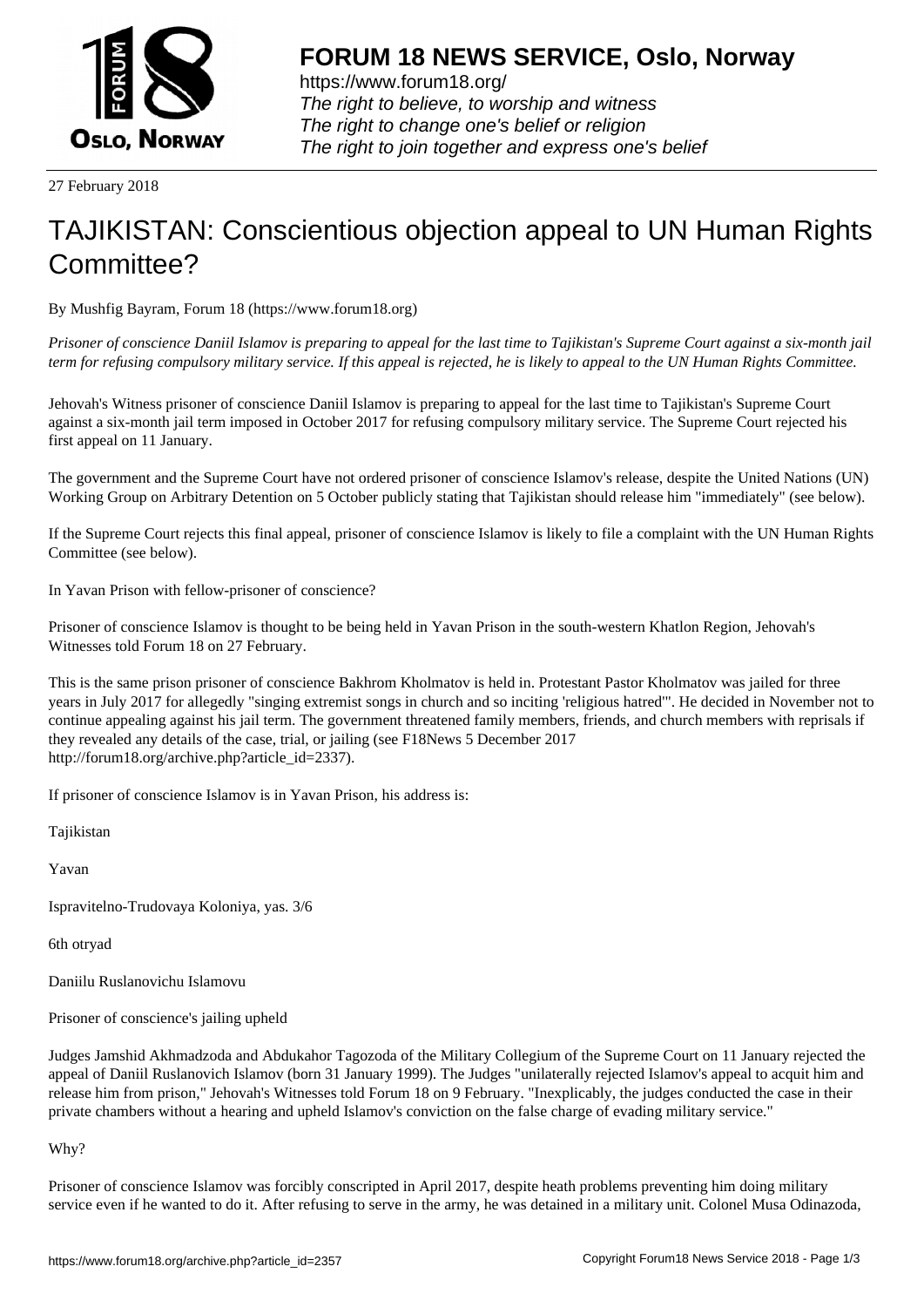do alternative service because there is no domestic legal provision for this (see F18News 31 August 2017 http://www.forum18.org/archive.php?article\_id=2312).

Colonel Odinazoda has not answered Forum 18's questions about the case. The UN Human Rights Committee has twice urged Tajikistan to recognise the right to conscientious objection and to provide alternative civilian service. But the government has failed to do this. Human rights defenders in Tajikistan, such as the Office of Civil Freedoms, have also repeatedly called for alternative service to be introduced (see F18News 31 August 2017 http://www.forum18.org/archive.php?article\_id=2312).

Prisoner of conscience Islamov was charged under Criminal Code Article 376, Part 1 ("Evasion by an enlisted serviceman of fulfilment of military service obligations by way of inflicting on oneself injury (self-mutilation) or evasion by simulation of sickness or by other deception"). Yet Lieutenant Colonel M. Kulmakhmadov, commander of the military unit Islamov was held in, refused to say to Forum 18 what exactly the prisoner of conscience had done which could be said to break this article of the Criminal Code (see F18News 31 August 2017 http://www.forum18.org/archive.php?article\_id=2312).

On 5 October 2017 the UN Working Group on Arbitrary Detention publicly stated that Tajikistan should release prisoner of conscience Islamov "immediately". The Working Group's Advanced Edited Opinion (A/HRC/WGAD/2017/43) finds that Tajikistan has contravened the International Covenant on Civil and Political Rights. "The Working Group considers that, taking into account all the circumstances of the case, the appropriate remedy would be to release Mr. Islamov immediately and accord him an enforceable right to compensation and other reparations, in accordance with international law" (see http://www.ohchr.org/Documents/Issues/Detention/Opinions/Session79/A\_HRC\_WGAD\_2017\_43\_EN.pdf).

Yet on 13 October 2017 Qurghonteppa Military Court, in Khatlon Region, sentenced prisoner of conscience Islamov to six months' jail. The 13 October decision noted that sentence started from that date, so his sentence ends on 12 April 2018 (see F18News 20 October 2017 http://www.forum18.org/archive.php?article\_id=2327).

Prisoner of conscience Islamov appealed against his conviction to the Supreme Court on 23 October 2017. On 28 November, the Supreme Court rejected his appeal, but ruled to send his case back to the first instance Court for "correction of mistakes in the decision". They did not specify what these "mistakes" were (see F18News 5 December 2017 http://www.forum18.org/archive.php?article\_id=2337).

Final Supreme Court appeal, appeal to UN Human Rights Committee?

On 20 February 2018, Islamov's lawyer filed a final cassation appeal to the Supreme Court against its 11 January decision, Jehovah's Witnesses told Forum 18 on 21 February.

Judge Akhmadzoda, one of the judges who made the 11 January decision, told Forum 18 on 21 February that the Court will consider the cassation appeal. Forum 18 asked him: why Islamov, who is willing to do alternative service, must suffer because Tajikistan does not offer this; and why the Court regarded him as a military serviceman despite his not taking a military oath. Judge Akhmadzoda replied: "I cannot comment on that." He then refused to talk more to Forum 18.

"If the Court rejects this final appeal, Daniil Islamov will have no further legal remedies available within Tajikistan and is likely to file a complaint with the UN Human Rights Committee," Jehovah's Witnesses stated.

"The will of the people" ?

Deputy Murodullo Davlatov, a member of Parliament's Lower Chamber and Deputy Head of its International Relations Committee, claimed to Forum 18 on 15 February that "the people of Tajikistan do not want alternative service, and Parliament represents the will of the people."

Tajikistan has never held an election found to be free and fair by Organisation for Security and Co-operation in Europe (OSCE) Election Observation Missions (see Forum 18's Tajikistan religious freedom survey http://www.forum18.org/archive.php?article\_id=2138).

Asked whether prisoner of conscience Islamov and human rights defenders do not represent people of Tajikistan, and whether Islamov is entitled to his human rights, Deputy Davlatov replied: "He violated the law, which is why he was arrested".

Jehovah's Witnesses are banned in the country, possibly because of their pacifist beliefs and refusal to do compulsory military service (see Forum 18's Tajikistan religious freedom survey http://www.forum18.org/archive.php?article\_id=2138).

Concurrent freedom of religion and belief violations

Deputy Davlatov has also backed January Religion Law changes allowing the state to restrict freedom of religion or belief on